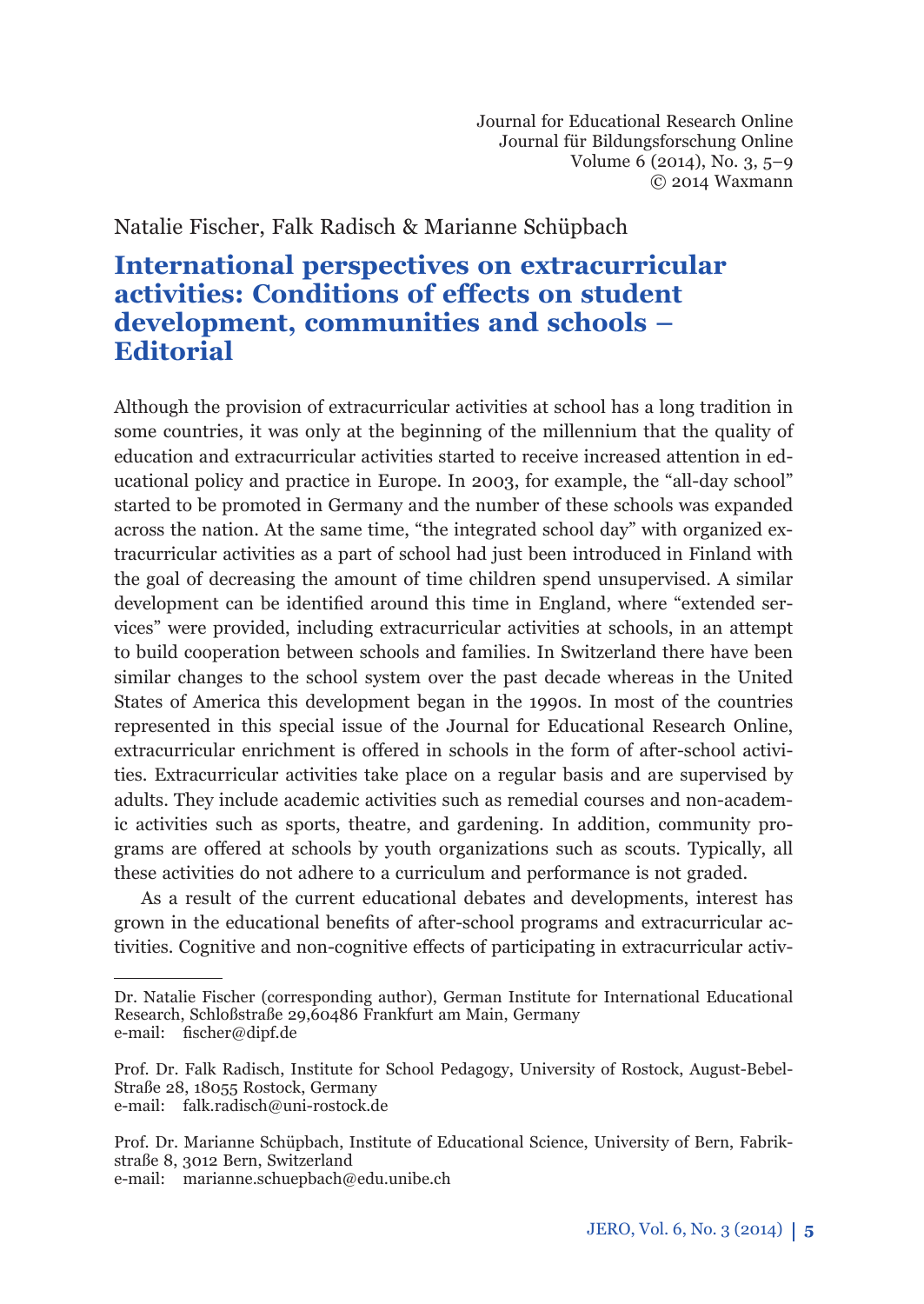#### Natalie Fischer, Falk Radisch & Marianne Schüpbach

ities have been analyzed primarily in the USA. The assumption that participation in these activities leads to a favorable development of children and adolescents can be based on ecological systems theory (Bronfenbrenner & Morris, 2006), in which extracurricular activities are considered a microsystem in children's life embedded in the mesosystems of schools and families. The "positive youth development" approach (Larson, 2000) suggests that extracurricular activities stimulate the development of intellectual, psychological and social skills because they offer opportunities to belong to a group and the presence of an autonomy-supporting adult giving guidance and promoting feelings of physical and psychological safety. This is in line with self-determination theory (Deci & Ryan, 1985), which assumes that the three basic needs for autonomy, social relatedness and competence drive individual motivation processes.

The purpose of this special issue is to connect and add to American research in the field by presenting and discussing empirical results on the conditions and characteristics of after-school programs that contribute to a positive development of children and adolescents. Although there is a large body of research focusing on outcomes, little is known about the processes that lead to these effects. Moreover, studies on this topic from European countries are still rare and results are diverse. Many European studies are cross-sectional and/or lack control groups, meaning selection effects cannot be differentiated from benefits of participating in extracurricular activities. Current research often measures participation in extracurricular activities on a general level without taking dosage or quality into account. Also, there are only a few studies that analyze effects of extracurricular activities considering interindividual differences in the impact of participation, based for example on student's age or family background. In this issue these limitations are overcome as focus is on research from European countries and the USA which consider conditions (e.g., intensity, quality and family background) that foster beneficial results of participating in extracurricular activities. In this issue emphasis is on the outcomes of longitudinal studies on after-school or school-based extracurricular programs. The issue is divided into two parts: First, conditions of positive effects of participating in extracurricular activities on student development are described, and second, the influences of extracurricular enrichment on the association among schools, families and communities and on school enhancement are investigated.

## 1. Conditions of positive effects of participating in **extracurricular activities on student development**

To address limitations of current research, longitudinal studies on the effect of extracurricular activities are presented in the first part of this special issue. Focus in these studies is on duration and frequency of participation in extracurricular activities and the quality or type of the activities as prerequisites of positive effects on student development.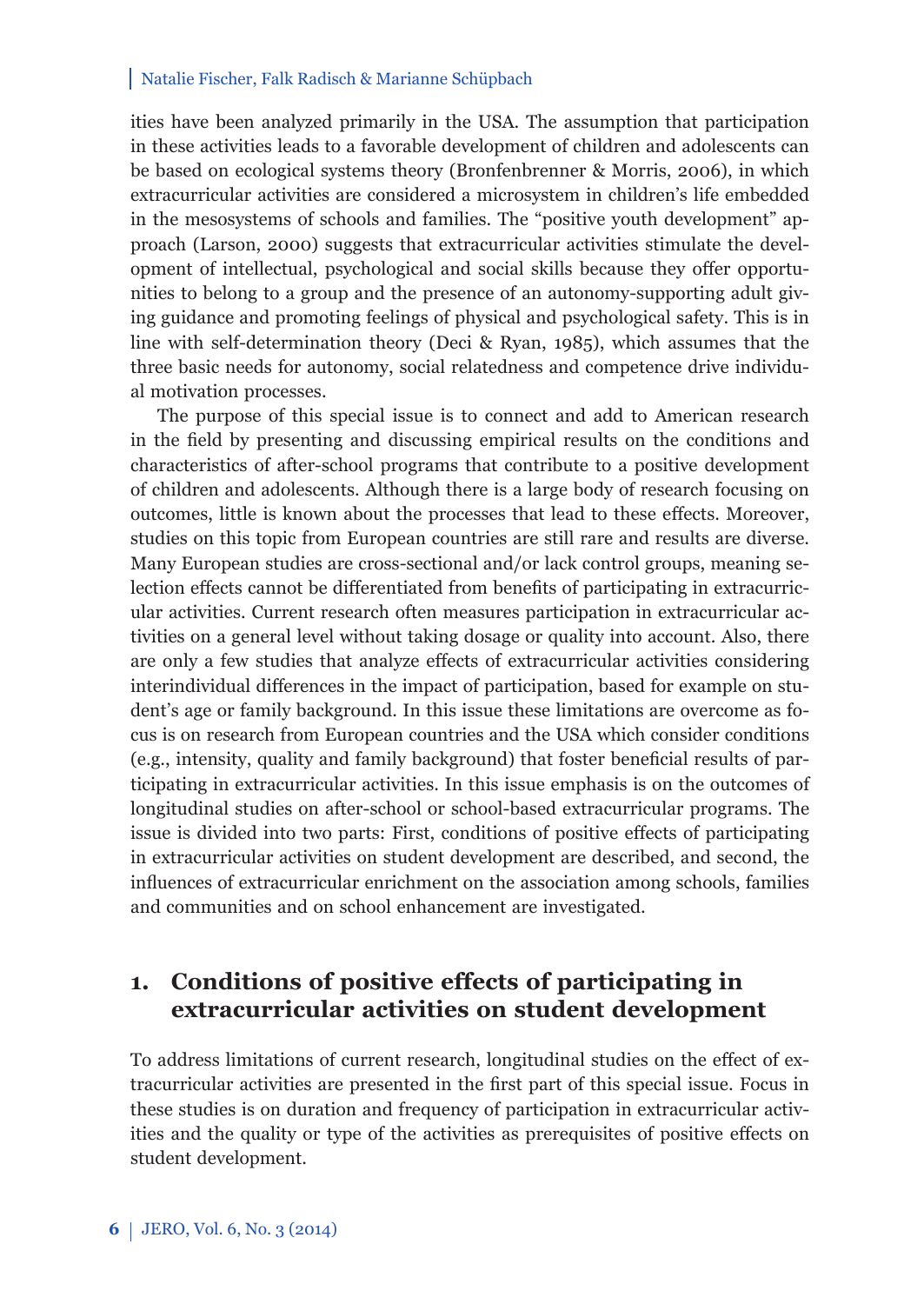#### Editorial: International perspectives on extracurricular activities

In the first article *Metsäpelto and Pulkkinen* give an overview of European research on the benefits of participating in extracurricular activities, focusing especially on the Finnish approach of the "integrated school day". The authors describe how an intervention study at the beginning of the decade led to the introduction of afternoon activities as an integral part of the school day in Finland. Reviewing the current literature, the authors summarize how children in Grades 1 to 7 choose their extracurricular activities and how they benefit from them. In their intervention study they analyze the advantages of the integrated school day, applying a longitudinal design with a non-intervention comparison group. The 9- to 10-year-old children participating in the program for two years show advantages in social development. Further analyses show that a longer duration (i.e., more years) of participation has a positive influence on social development whereas regularity of participation and breadth of activities do not. Concerning school achievement, their data reveal that the type of activity seems to matter. Thus, they close a research gap by identifying the role of dosage and type of activity for beneficial effects of extracurricular activities on primary school children.

Examining the effects of participating in an after-school program in Los Angeles (LA's BEST) on achievement in reading and mathematics, *Huang, Leon and La Torre Matrundola* come to a slightly different result from that of Metsäpelto and Pulkkinen. Summarizing the current situation and research in America on this topic, they identify the effect of dosage (intensity) of participation in extracurricular activities on achievement. Their data allow comparison of longitudinal effects of the program in two cohorts of students. The authors report effects of LA's BEST on achievement in mathematics but not in language learning. In addition, the impact of intensity is demonstrated. The most beneficial effects are found for students who attend the program frequently (in this case a minimum of 100 days per year). This result does not necessarily conflict with the Finnish result, where duration of participation seems to be more influential than regularity of attendance. Rather, it seems to be an important task for researchers to clarify the relationship between intensity and duration and to identify the frequency (in days) that compensates for a shorter duration (in years) of extracurricular participation. However, both studies reveal that when studying the effects of extracurricular activities it is essential to consider dosage of participation.

*Fischer and Theis* take a closer look at quality features of the activities in allday schools in Germany. However, they also assume that dosage plays a crucial role and compare secondary-school students who participate in extracurricular activities in all-day schools for at least two years (duration) to their counterparts who do not participate for such a long time or who do not partake in extracurricular activities at all. Focus of the article is on the influence of the fulfilment of the basic needs for autonomy, competence and social relatedness in extracurricular activities as conditions for beneficial effects on school attachment and achievement. Effects of the degree of challenge, student-staff relationship and autonomy in the activities are analyzed. With their longitudinal approach the authors also consider interindividual differences and compare the relative importance of the quality features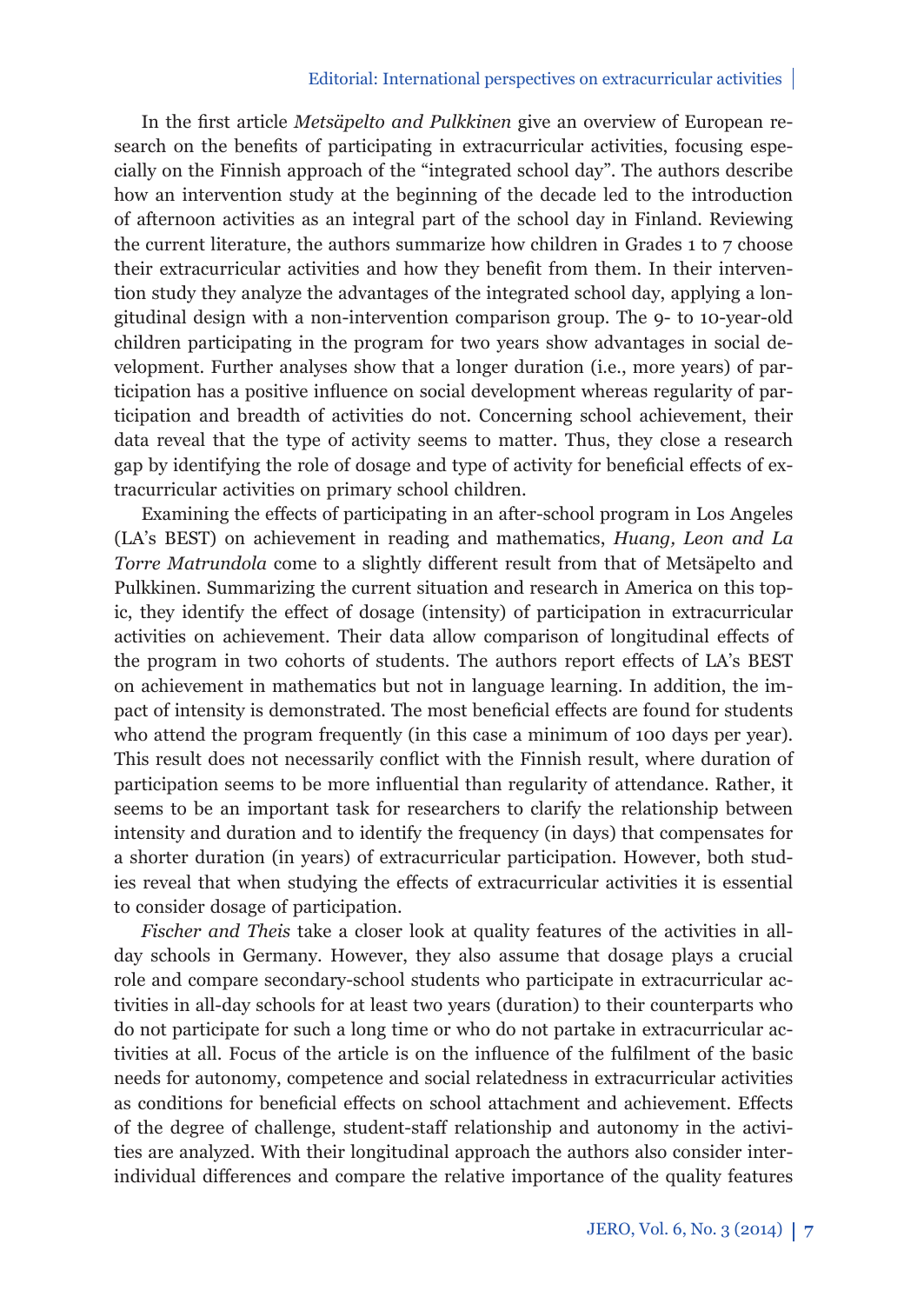#### Natalie Fischer, Falk Radisch & Marianne Schüpbach

for the development of school attachment and achievement in Grades 5, 7 and 9. In all age groups, student-staff relationship seems to be the most important predictor for school attachment; surprisingly, its influence even increases in Grade 9. Furthermore, the authors show that although no direct effects of the quality features of extracurricular activities on school achievement (grades) can be found, achievement is strongly connected to school attachment. Thus, the provision of high quality extracurricular activities can (indirectly) influence school achievement.

### **2.** Influences of extracurricular enrichment on **the association between schools, families and communities and school development**

In this part of the issue, community and family factors are investigated as conditions for effects of participation in extracurricular activities. Focus is on school enhancement and the impact of extracurricular enrichment on teachers.

*Dyson and Kerr* look at the development of extended education in England focusing on the micro- and mesolevels. Even though the school day in England traditionally includes the early afternoon, participating in extracurricular activities is voluntary and schools differ in the amount of activities they offer. Considering educational differences between social classes, the English government has introduced programs to provide services for children and families in cooperation with communities. The authors describe the constitution and development of "extended services" and refer to their impact on children at risk at the individual level as well as to the impact on school life and on the relationship between schools and communities using evidence from international (especially American) research and practices. They enrich the discussion by asking if and how schools can help compensate for deficits in the family or community context.

Whereas Dyson and Kerr emphasize the interplay between policy and schools in overcoming social disadvantages, *Schüpbach* focuses on family resources. Using a sample from Switzerland, the author analyzes the combined influences of extended education and family background on language development in primary school. Compensatory effects of extracurricular activities have been explored mostly by looking at the participants' social background or socio-economic status (SES). Results are diverse: while some scholars come to the conclusion that extracurricular activities are especially beneficial for children from low SES families, others do not find similar effects. Schüpbach shows that processes in the family are far more influential on language achievement than SES. Moreover, participating in extracurricular activities at school seems to have particularly positive effects on children who are highly promoted at home. Thus, extended education in Switzerland does not seem to succeed in compensating for shortcomings in the students' families; however, analyses show that extended education is valuable in promoting language development in all children. The author discusses this with reference to the